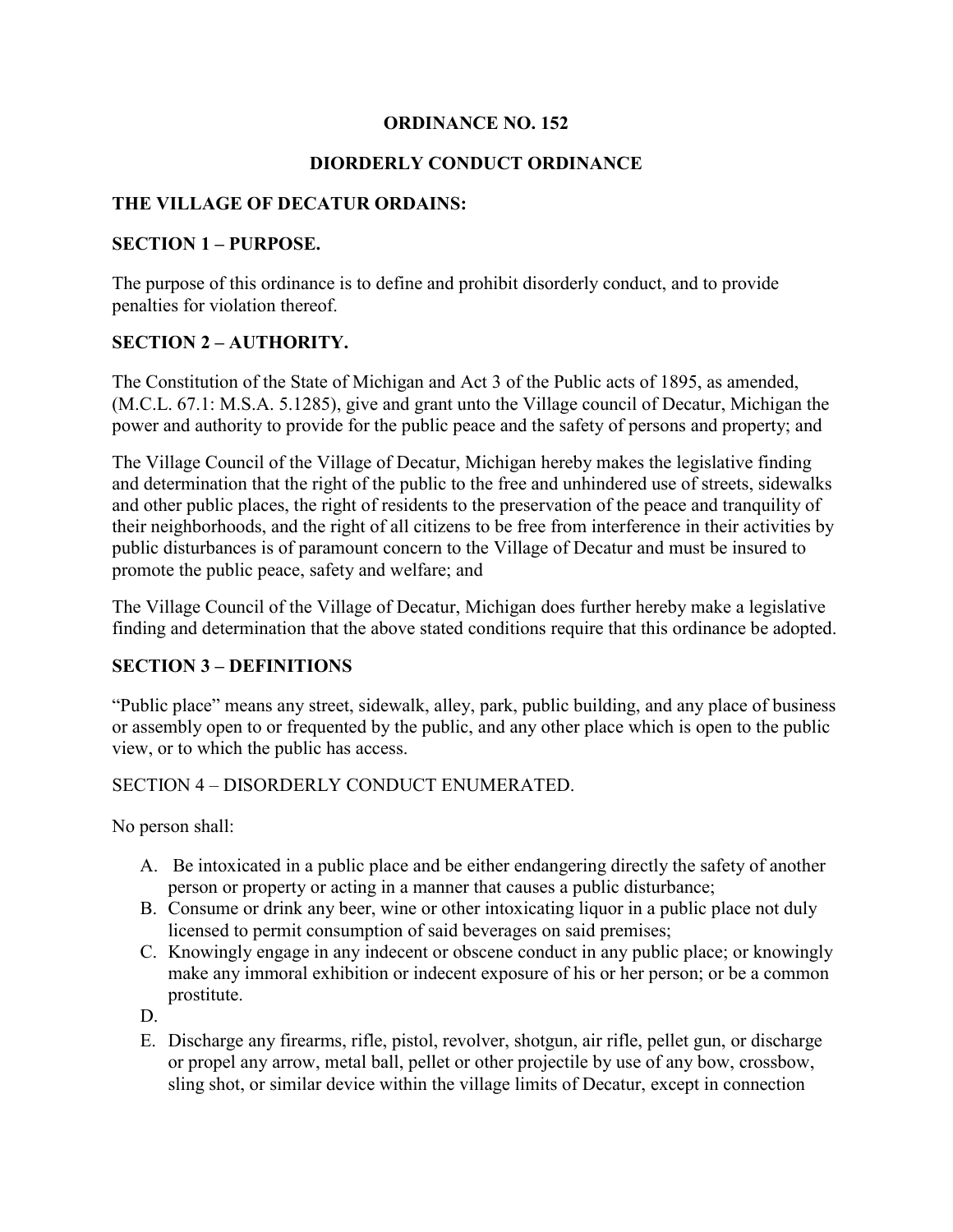with a regularly scheduled educational or training program under adequate supervision and approval of the chief of Police or his/her designee.

- F. Engage in peeping in the windows of any inhabited place;
- G. Beg in any public place;
- H. Swim or bathe in the nude in any public place;
- I. Accost, molest, or otherwise annoy, either by touching or by word of mouth, or by sign or motion, any person in any public place with intent to interfere with or abuse that person or culpably offend his dignity or sensibilities;
- J. Urinate, defecate, or spit on any street, sidewalk, alley, parking lot or upon any public building or in any public place; except where an approved sanitary facility is provided and in use;
- K. Disturb the public peace and quiet by loud or boisterous conduct or the use of any indecent, insulting or immoral language or be engages in any disturbance, fight, brawl or quarrel in any public place;
- L. Jostle or roughly crowd persons unnecessarily in a public place;
- M. Loiter by standing or idling on, in, or about any street, sidewalk or any other public place so as to hinder or impede or tend to hinder or impede the passage of pedestrians or vehicles or by obstructing the entrance to any business establishment, without so doing for some lawful purpose, or if contrary to the express wish of the owner, lessee, managing agent or person in control or in charge of such business, building or premises;
- N. Knowingly attend, frequent, operate or loiter in or about any place where prostitution, gambling, the illegal sale of intoxicating liquor, controlled substances, or any other illegal business or occupation is being conducted;
- O. Solicit or accost any person for the purpose of engaging in prostitution or any illegal or immoral act or knowingly transporting any person to a place where prostitution or gambling is practiced, encouraged, or allowed for the purpose of enabling such person engage in such acts;
- P. Keep or maintain a gaming room, gaming table, or any policy or pool tickets for gaming; on any premises occupied or controlled by him or her except as permitted by law; conduct or attend any cock fight or dog fight; or place, receive, or transmit any bet on the outcome of any race, contest, or game of any kind whatsoever;
- Q. Knowingly permit any place occupied or controlled by him or her to be used in a manner that disturbs the public peace;
- R. Assault, obstruct, resist, hinder or oppose any member of the police force, any peace officer, or fireman in the discharge of his or her duties as such;
- S. Prowl about or trespass the private premises of any other person, firm or corporation in the nighttime, without the authority or permission of the owner of such premises;
- T. Willfully destroy or damage or in any manner deface, destroy or injure any property not his own, or any publicly owned building, fire hydrant, alarm box, street light, street sign, shade tree or any other type of property, or mark or post handbills on or in any manner mar the walls of any public building, fence, tree or pole, within the Village of Decatur, or take or meddle with any property belonging to said Village from the building or place where it may be kept, placed, standing or stored, without authority from the Village Manager or his/her designee;
- U. Refuse or neglect to support his or her spouse or family, if he or she shall have sufficient ability to do so;